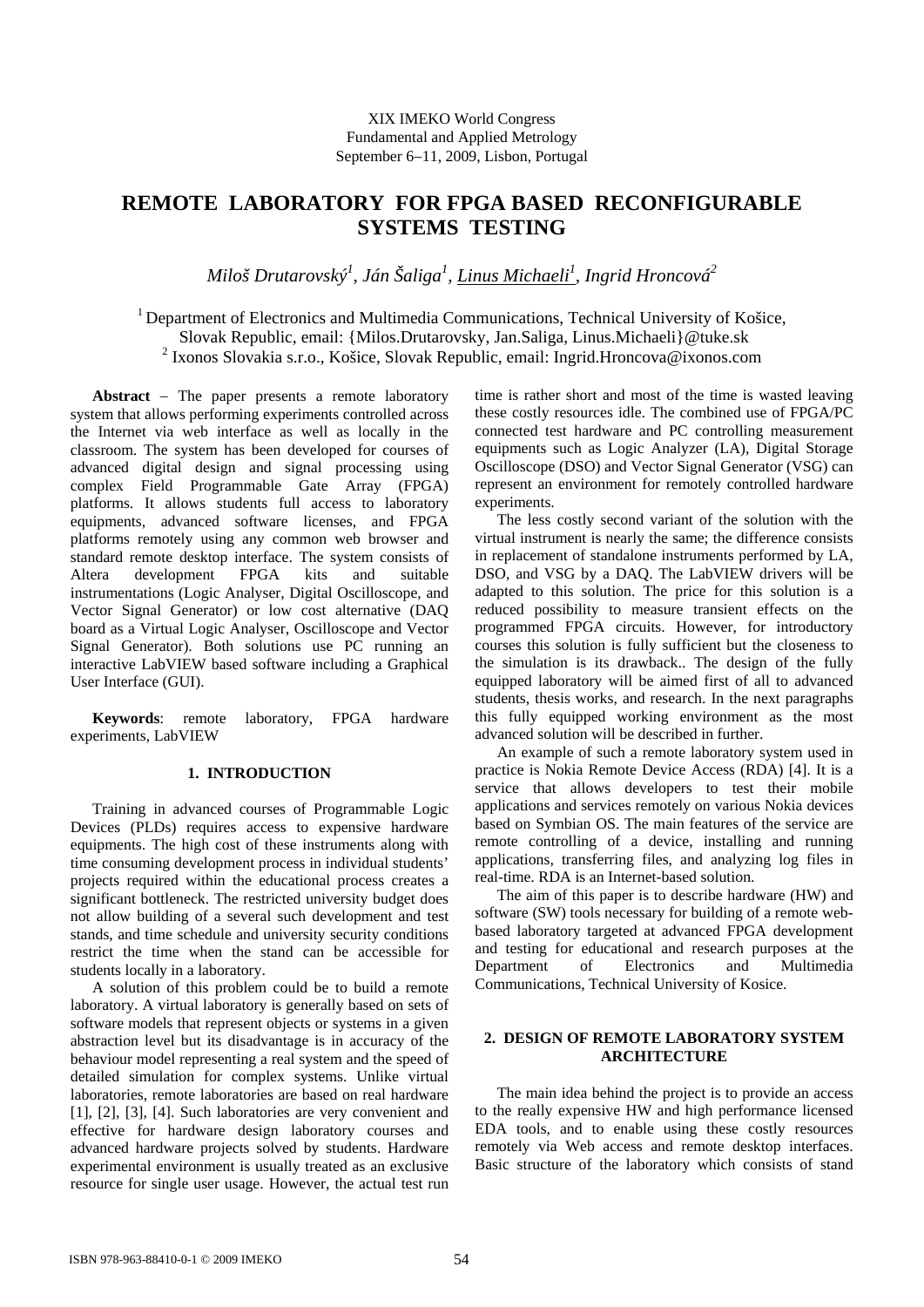alone instruments controlled remotely (first variant) is shown in Fig. 1.

The core of the system consists of:

• Web and Measurement Servers with LabVIEW based control software,

a set of Altera FPGA Development Kit boards,

• Agilent 16822A Logic Analyzer - 68 Ch 4 GHz Timing 500 MHz State Logic Analysis, with 48 Channel Pattern Generator,

• Tektronix TDS2004 4-channel Digital Storage Oscilloscope ,

• Anritsu MG3700A Vector Signal Generator ,

• EDA tools Application Server DELL 690 workstation, 4-core Xeon CPU, 8 GB memory.



Fig. 1. Architecture of the proposed remote laboratory.

The measurement instrumentations (LA and VSG) are linked to the Measurement Server via LAN (Ethernet) that creates the local communication backbone. The DSO vendor has implemented into DSO only USB, that is why the communication with DSO has to use this interface. From the measurement point of view the main bottleneck of the Ethernet and USB is the precise group triggering and synchronization in the measurement system in comparison with optional GPIB (IEEE-488) but no extreme triggering requirements are expected in the suggested system. Moreover, the local LAN is not overloaded by general communication what decreases possibility of any delays in control command delivery.

The instruments serve for two independent measurement stands:

• Digital electronics test stand that enables performing tests on FPGA equipped with LA with build-in pattern generator.

• Mixed analogue and digital electronics test stand that enables performing tests on digital signal processing (DSP) and video kits equipped with VSG and DSO.

#### *2.1. Software for control of test stand instrumentation*

The software has to fulfill the following requirements:

• To control the instrumentations according to the requirements of a user.

• To acquire measured data from LA and DSO, to process and prepare it for delivery to the end user in a convenient format, e.g. graph, listing, data file, etc.

• To accept, process, and upload user data to the pattern and arbitrary generators.

• To run, trigger, and synchronize the performance of the current measurement task.

LabVIEW by National Instruments [17] has been chosen as the software development platform for these software applications. The main reasons leading to this decision were:

• Simple graphical programming environment that enables rapid and effective development of an application for measurement and signal processing. It is easy to learn and is supposed to be a standard in the measurement system programming. This fact opens a way how to attract and involve also skilled students into the development of some remote laboratory components, e.g. within their theses, etc.

• Simply applicable instrument drivers offered by the instrument vendor and National Instruments that significantly simplify the programming.

• Integrated functions for Internet data transfer using various data transfer protocols and built in Web Server.

• Rich libraries for data processing and analysis.

The software consists of two sets of independent applications for FPGA and DSP based kits, respectively. These applications have to enable the students to have a complex and comprehensive view of performed measurement task and a possibility to set up the conditions of measurement simply, e.g. parameters of stimulus signal, etc. The required simplicity is the reason why the control of instrumentation was partially restricted to the functions that are really needed for the given tasks. Moreover, to allow remote controlling of the instrumentations across the Internet, specialized software tools implemented on the Measurement Server had to be developed.

The instruments drivers developed by vendors unfortunately use different methods of data/command transfer among the Measurement Server and the instrument itself. The LA by Agilent requires communication based on COM automation objects, methods, and properties programming, while DSO by Tektronix and VSG by Anritsu use common VISA-based access. To simplify the complex programming even using the instrument drivers we decided to use only a restricted variety of COM automation components to transfer the configuration XML-based file that is edited on the Measurement Server according to user measurement requests and measurement data files.

The proposed HW infrastructure provides an access to expensive HW in time multiplex (job scheduler) [2], [3]. It should enable to a remote user to load his/her FPGA project via web interface into a buffer where it would wait in a time front when the HW resources will be freed. As soon as the HW is available, the job is processed and the results of HW responses are sent back to the user for off-line analysis of the testing results.

Basic features expected of the job scheduler are:

- Automatic submission of executions.
- Interfaces to monitor the executions.

• Priorities and/or queues to control the execution order of unrelated jobs.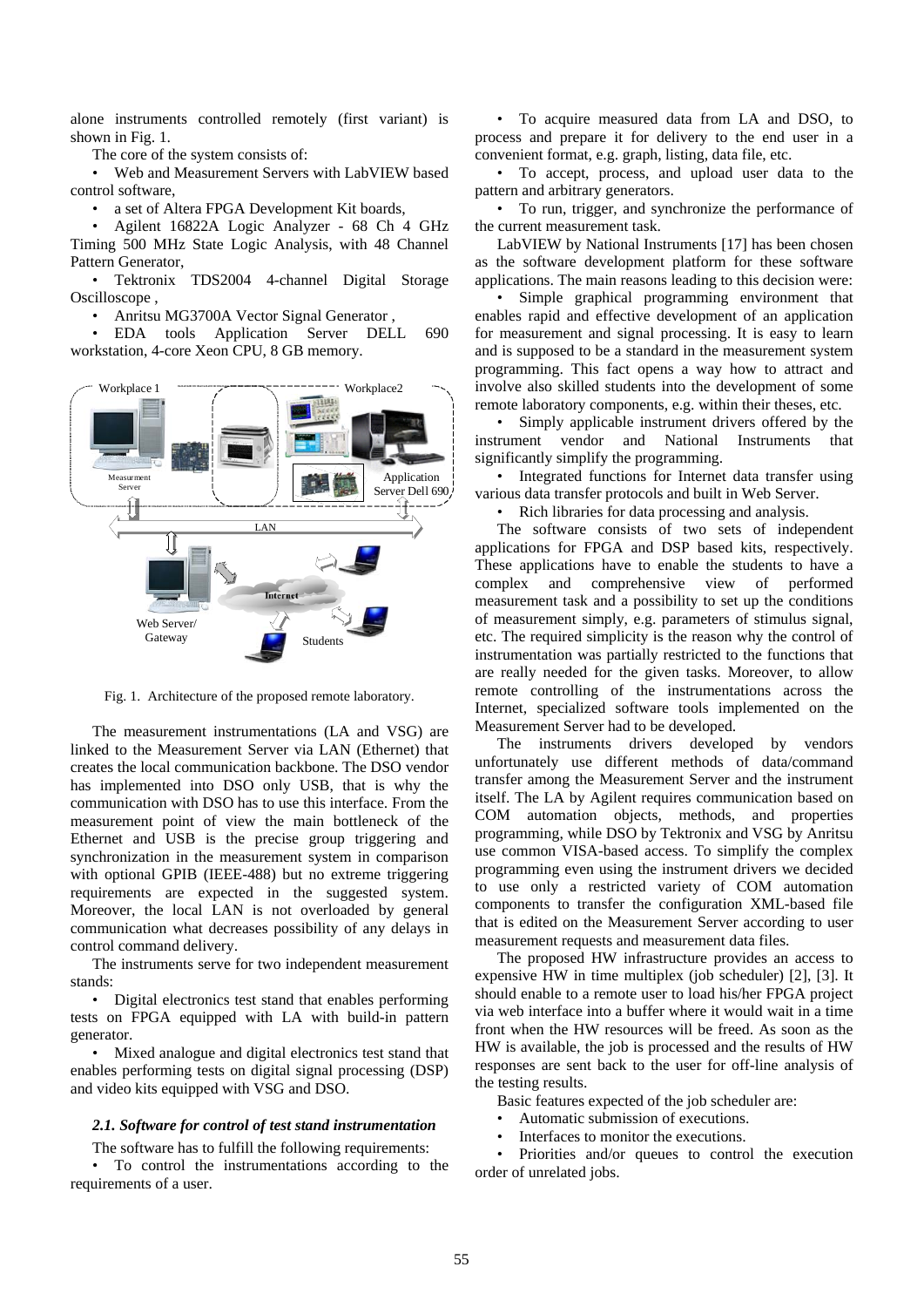Job scheduling enables seamless access to the HW and SW resources to several concurrent users. It enables more effective use of the HW equipments.

### **3. REMOTE LABORATORY WORKPLACES**

The remote laboratory consists of the two workplaces:

- 1. Workplace for basic FPGA designs
- 2. Workplace for DSP IP Blocks Based Design Testing

## *3.1. Workplace for basic FPGA designs and soft processor testing*

Workplace 1 provides access to the NIOS II Development Kit, Cyclone II Edition (ALT1) and LA with pattern generator functionality (Fig. 1). The ALT1 kit is based on the low-cost Altera Cyclone II EP2C35F672 FPGA device (Fig. 2) that is used in many typical cost sensitive applications. It is connected via Altera download cable - USB blaster [6] directly to the Measurement Server.



Fig. 2. NIOS development board, Cyclone II edition block diagram.

The USB-Blaster download cable interfaces a USB port on the Measurement Server to the Altera FPGA mounted on a printed circuit board. The cable sends configuration data from the remote user to a standard 10 pin JTAG header connected to the Cyclone FPGA. LA is connected to the selected measurement points of the Cyclone FPGA device and NIOS II board buses. LA is used mainly for capture of FPGA responses during testing phase. Pattern generator of LA can be optionally used for generation of user definable digital stimulus sequences. It can be even controlled remotely through remote programming interface (RPI) by issuing ASCII commands to the TCP socket.

The Workspace 1 supports standard iterative FPGA design and testing flow and provides HW platform for the following types of experiments:

• Development and testing of general digital logic designs. All EP2C35 Cyclone FPGA device resources (logic elements, embedded memories, PLLs, etc.) are available to the remote user. Such designs can vary from very simple up to complex standalone designs.

• Development and testing of designs based on the predefined standard soft 32-bit RISC NIOS II processor [7] designs. All NIOS II board resources (FLASH, SDRAM, UART, Compact FLASH, …) are available to the remote user. Quite complex hardware and software designs can be tested (e.g. embedded uClinux based applications) with relatively small user design effort. They can clearly demonstrate advantage of FPGA usage and Intelectual Property (IP) blocks based design approach in modern embedded applications.

• Development and testing of NIOS II based designs extended with custom peripherals [13] embedded into EP2C35 Cyclone FPGA device. Such designs represent the most complex designs based on hardware/software codesign.

## *3.2. Workplace for DSP IP Blocks Based Design Testing*

Workplace 2 (Fig. 1) enables access to the DSP Development Kit, Stratix Edition [8] and Video Development Kit, Cyclone II Edition [9]. These kits provide target FPGA platforms for testing DSP functionality of modern FPGA devices. Both Altera FPGA devices (Stratix II EP2S60F1020C4 (Fig. 3) and Cyclone II EP2C70F672C6) contain embedded multipliers that are crucial for embedded DSP.



Fig. 3. Stratix II EP2S60 development board block diagram.

The kits offer the following analog interfaces:

• Two 12-bit (14-bit), 125-million samples per second (MSPS) analog-to-digital (A/D) converters.

• Two 14-bit, 165-MSPS digital-to-analog (D/A) converters.

• VGA digital-to-analog converter (DAC).

These interfaces together with the high performance FPGA resources allow testing of quite complex DSP algorithms embedded into FPGA devices. DSP designs based on available Altera IP blocks are the typical designs tested on Workplace 2. Design flow of the characteristic IP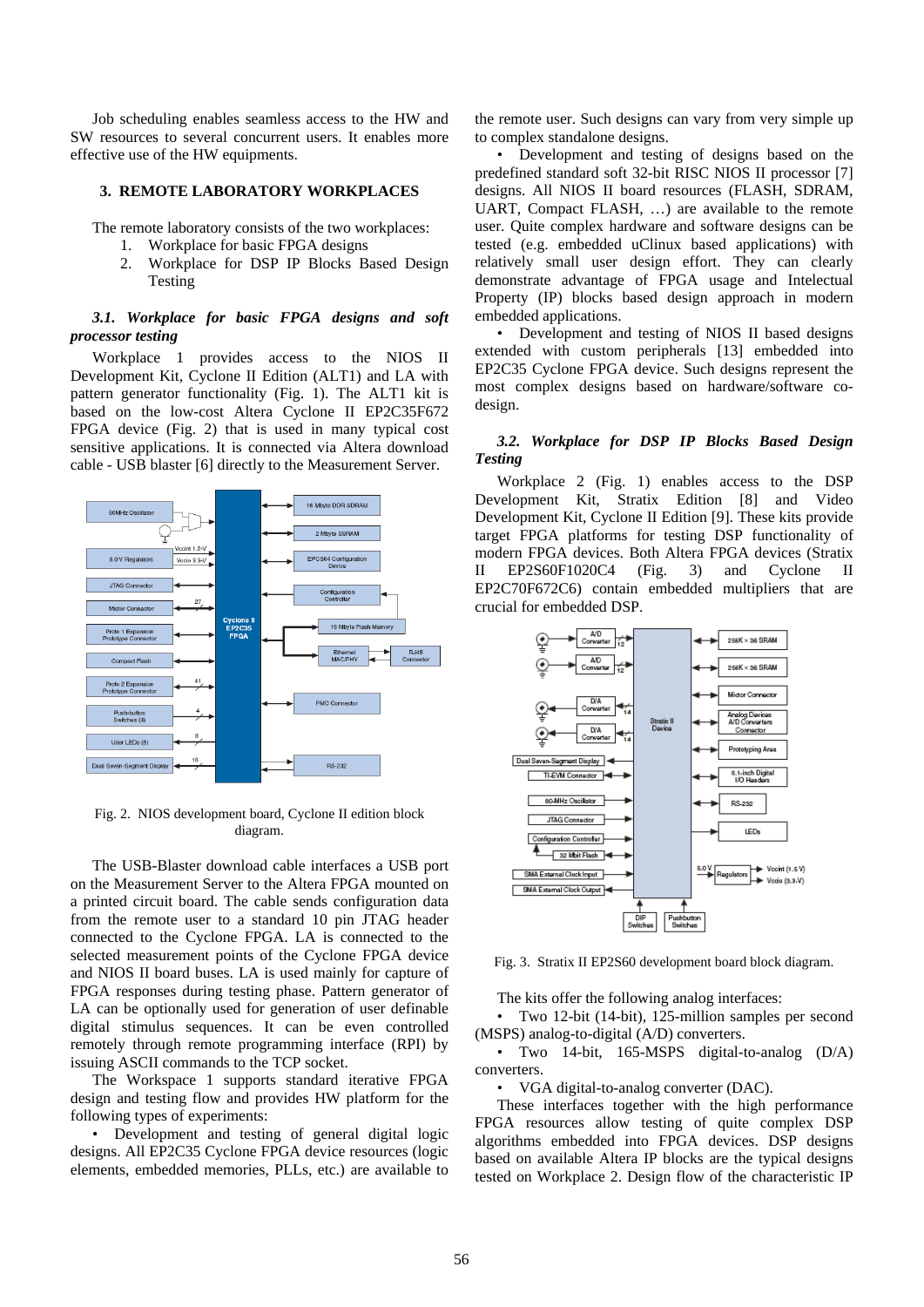based designs are supported by the licensed Altera Quartus II [10] EDA tool, selected IP Megafunctions supported by Altera DSP Builder [11], and Matlab running on the Application Server. Access to these resources is performed by standard remote desktop access with dynamic access control implemented on the Web Server.

Powerful VSG can be used for generation of complex synthesized analogue waveforms used in common testing DSP applications. Waveform generation can be based on predefined waveforms stored on the VSG hard disk or user defined by using Matlab tools. The 4-channel DSO can capture analogue waveforms generated by testing DSP applications. Both of the measurement equipments can be controlled by the Measurement Server and the captured data can be sent to the remote user for further off-line analysis.

The Workspace 2 supports advanced DSP IP block FPGA design and testing flow shown and provides HW platform for the following types of experiments:

• Development and testing of Finite Impulse Response (FIR) and Infinite Impulse Response (IIR) filters embedded into target FPGA devices.

• Testing of real time processing of selected digital modulation (AM, FM, OFDM, etc.) A set of predefined experiments will be used as a standard HW testing approach.

• Basic processing and generation of video signals. A set of predefined experiments will be used as a standard HW testing approach.

• Development and testing of custom DSP applications. Due to the complexity of such designs, it is expected that these will be performed within Master and, in particular, PhD theses

These experiments allow filling the gap among specialized theoretical subjects given at the Department of Electronics and Multimedia Communications, TU Kosice, and functionality of current modern FPGA devices. IP based development of DSP applications enables to build up quite powerful applications with reasonable development effort. It can also increase motivation of students to follow this rapidly evolving branch of the study more deeply.

### **4. SOFTWARE TOOLS AVAILABLE TO REMOTE USERS**

Standard FPGA designs can be done off-line by free Altera EDA Quartus II tool [10]. This tool is available free off charge and a remote user can download and license this software for local usage. Designs for the both of Cyclone boards can be done with this software.

The powerful DELL Application Server with remote desktop access was added in order to support also more advanced designs with licensed software tools available at the Department of Electronics and Multimedia Communications:

• Fully licensed Altera Quartus II EDA tool provides a possibility to use also Altera Stratix FPGA based designs.

• A set of licensed Altera IP blocks can be used for building advanced DSP based applications.

• Nios II C-to-Hardware Acceleration Compiler [12] can be used for automatic C to hardware transformation.

• Matlab simulation environment can be used e.g. for definition of custom waveforms or other advanced DSP experiments.

• Matlab Signal processing toolbox can be used for simulation of advanced DSP applications.

• Filter Design Toolbox can be used for design of FIR and IIR filter parameters.

• EDA Simulator Link™ MQ for Mentor Graphics Modelsim [14] can be used for high-level connection of Matlab with Modelsim simulation environment.

• High performance Modelsim simulator [14].

These tools are currently fully licensed for educational and research purposes at the department and access to them will be controlled by access policy implemented on the Web Server/Gateway. These tools represent current state of the art for design and testing of modern embedded FPGA based designs with Altera FPGA devices. Remotely accessible Application Server enables to use this advanced technology within standard educational and research activities.

## **5. CONCLUSIONS AND FUTURE WORK**

The paper presents some aspects of the remote FPGA laboratory for development and testing of complex reconfigurable systems which is being built up at the Department of Electronics and Multimedia Communications at the Technical University of Kosice. The laboratory is still in the process of development. Basic functionality of the Workspace 2 was already successfully tested during development of video signal processing based on IP functions [15]. This HW oriented diploma work used the main components of the proposed remote laboratory for

- a) Debugging of HW based design of the custom video input/output extension board shown in Fig.2.
- b) Remote access of data from LA connected to selected points of the developed board and Santa Cruz connector (Fig. 4).
- c) Remote access to the licensed Altera IP functions and Quartus EDA tool by using the powerfull DELL application server.



Fig. 4. Custom extension video I/O board with SANTA CRUZ connector developed in [15] attached to the standard Altera video development kit.

This pilot diploma thesis fully confirmed advantages of availability to share remotely advanced HW and SW tools for real development works.